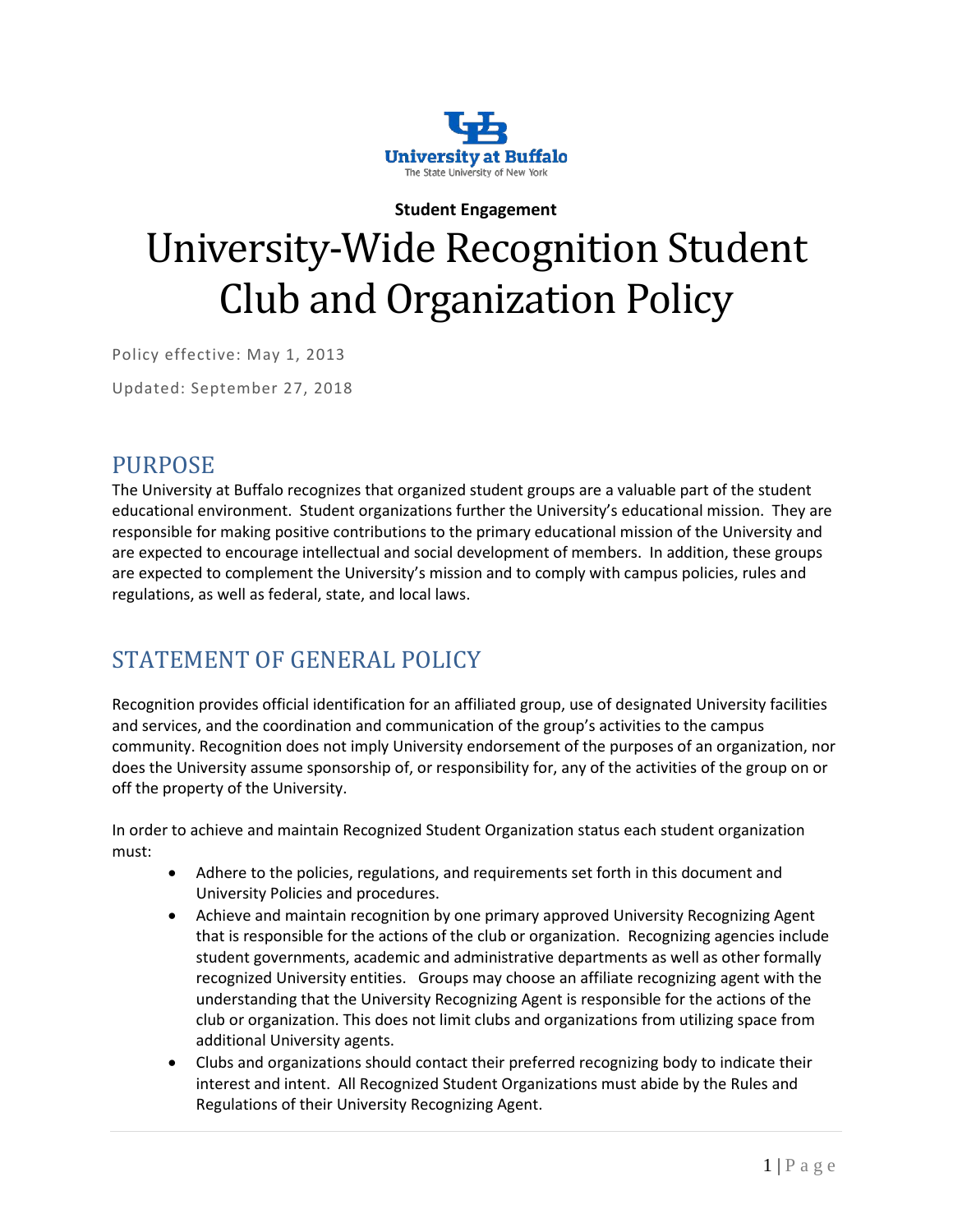# **DEFINITIONS**

**Recognized Student Organization** - A student group which is organized for the students of the University at Buffalo which has complied with university registration requirements set forth in these regulations and has complied with all requirements set forth by their University Recognizing Agent.

**University Recognizing Agent** - Any student government, formal university department, or approved affiliated entity that will assist with the annual registration process and act as a liaison for appropriate university policies.

**Registration** - The annual process in which student organizations register through UB Linked, listing officers, rosters, and group descriptions.

# BENEFITS OF RECOGNITION

- The University acknowledges the group as an affiliated organization
- Use of the University's name to indicate location of organization. Refer to University Rules and Regulations: <https://www.buffalo.edu/studentlife/life-on-campus/community/rules.html>
- and the Office of Trademarks and Licensing: <https://www.buffalo.edu/licensing.html> for additional information
- Access to funding from the Mandatory Student Activity Fee if recognized by a student government
- Utilization of UBLinked University's Interactive Student Organization web service
- Ability to reserve/rent space on campus for events and meetings
- Access to vendor and lobby tables in the Student Union
- Privilege to apply for temporary office space in the Student Union. Space is limited. (There is a separate application to request space, which can be obtained through Student Engagement.)
- Privilege to conduct fundraising activities on campus
- Financial services through a University Fiscal Agent
- Eligibility to participate in all membership recruitment opportunities offered through the Office of Student Engagement, as well as other campus resource and involvement activities
- Access Student Engagement resources including advising, leadership and diversity training programs, event planning, problem solving, and referrals

# RESPONSIBILITIES OF RECOGNIZED ORGANIZATIONS

The University seeks to promote maximum flexibility and autonomy for all student governments, student clubs, and organizations. All are expected to adhere to the policies, regulations, and requirements set forth in this document and University Policies and procedures. Failure to comply may result in the loss of privileges. The University, working with the University Recognizing Agent, may take appropriate legal, administrative or disciplinary action against offending group(s) and individual(s).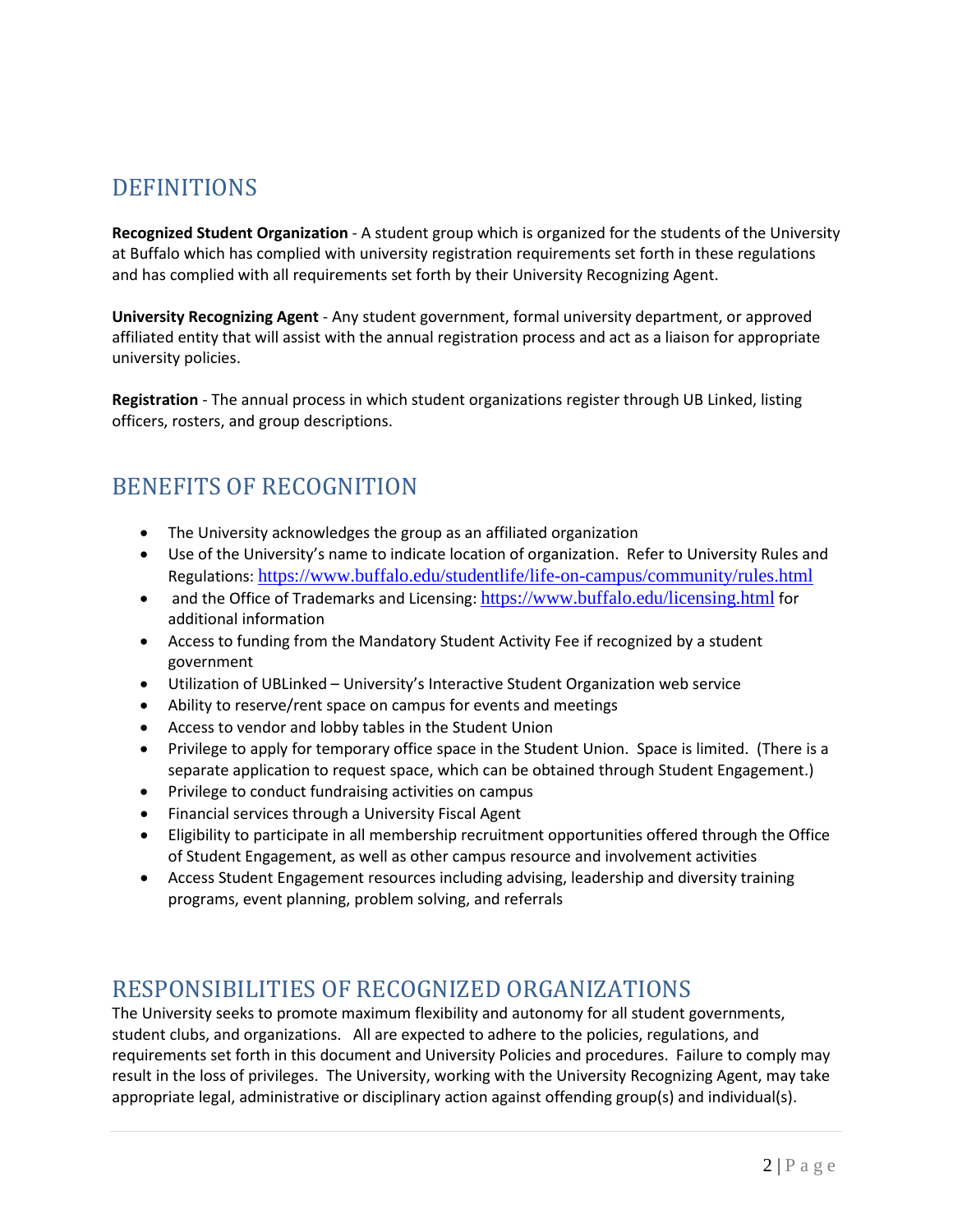Student organizations must adhere to the "University at Buffalo Student Conduct Rules, University Standards and Administrative Regulations."

All recognized organizations must register annually within the first two (2) weeks of the fall semester or by the timeline established by their University Recognizing Agent in conjunction with Student Engagement via UBLinked.

# ELIGIBILITY REQUIREMENTS

Organization Membership -The following functions and activities in Recognized Student Organizations must be reserved to students, faculty, and staff of the University at Buffalo. Non-University membership must be less than 10% of the total makeup of the organization (Exception-"City-Wide" Fraternity and Sorority organizations). Non-University members may be permitted membership in a recognized campus organization, but may not perform any of the following functions and activities\*:

Holding office in the organization;

- Presiding, officiating, voting, or making/seconding motions at any meeting of the organization;
- Working at tables or distributing materials on the campus on behalf of the organization, with the exception that others may assist active members in working at tables or distributing noncommercial literature, announcements, or statements provided that an active member is at all times present and responsible for the table or the distribution; (we talked about adding, 'without written documentation from the club or organization')
- Soliciting funds on the campus on behalf of the organization.
- Accessing club office space on campus via card access

*\*The above sections are not intended as a comprehensive description of "active membership," and other functions or acts may also indicate that a person is participating as an active member of an organization.* 

The participation of any person who is not a University at Buffalo student, faculty or staff member, who engages in any of the above functions or acts reserved for students, faculty, and staff of the University at Buffalo constitutes grounds for revocation of the Recognized Student Organization Status.

Student organizations must be non-profit in nature.

Upon request, student organizations must provide financial information to the Office of Student Engagement.

# RECOGNITION PROCESS FOR UNIVERSITY RECOGNIZING AGENTS

#### Student Government

Student governments can serve as official recognizing agents for student organizations. All organizations must comply with all the formal rules and regulations related to the student government's recognition process.

There are currently seven student governments who have an affiliation with the University at Buffalo:

• Undergraduate Student Association (SA)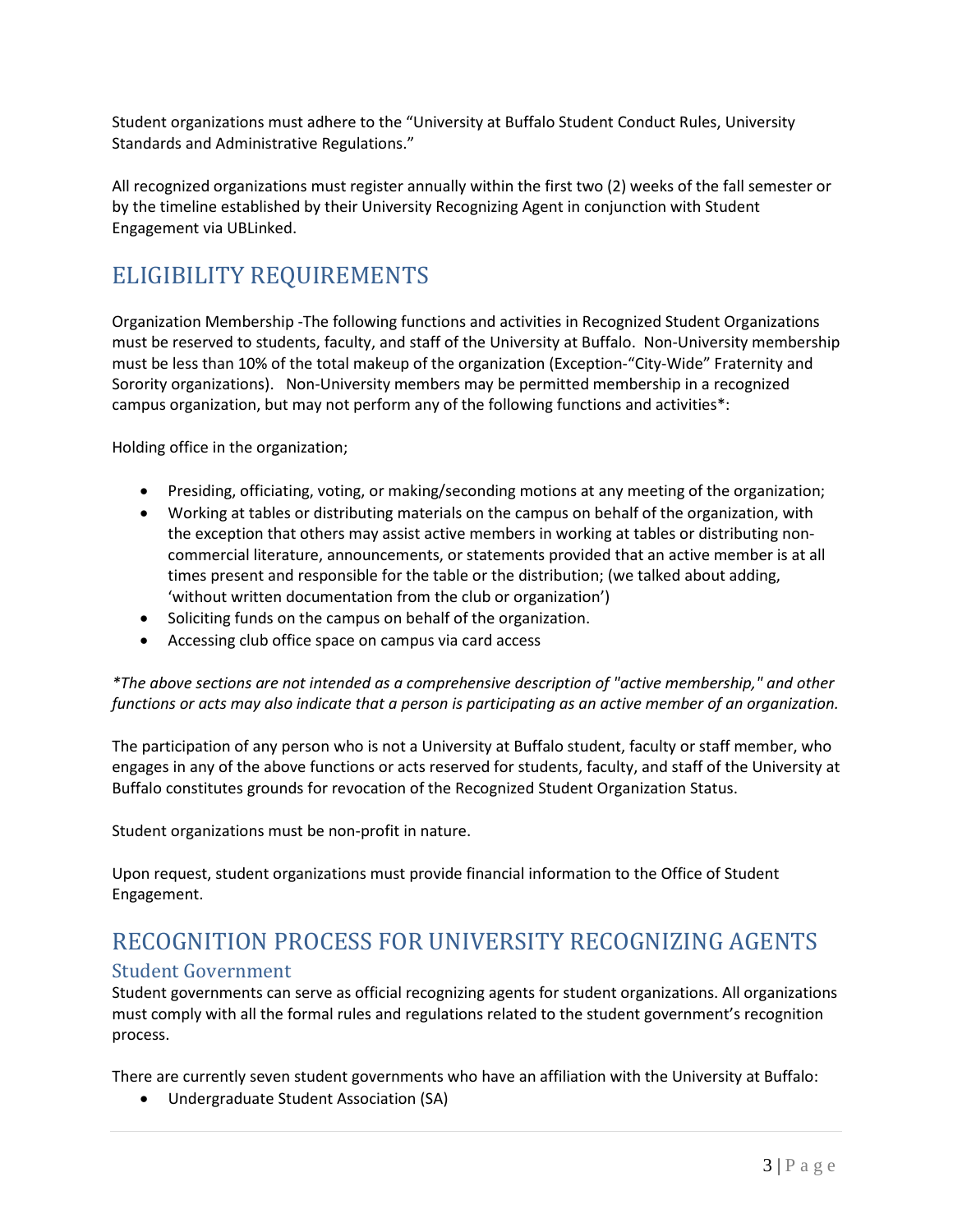- Graduate Student Association (GSA)
- American Dental Student Association (ASDA)
- Graduate Management Association (GMA)
- Student Bar Association (SBA)
- School of Pharmacy Student Association (SPSA)
- Medical School Polity (MSP)

#### University Department or Office

Student organizations seeking recognition from a university department or office are required to perform the following in order to be formally recognized:

- 1.) Fill out the New Student Organization Registration form through UBLinked.
- 2.) Set up a "Starting a New Student Organization" advisement session with the Assistant Director of Student Organizations and Leadership from Student Engagement.
- 3.) Seek approval from a university department or office. A letter of support must be written by the school's Dean or Director and submitted to Student Engagement.
- 4.) A constitution for the proposed student organization is submitted to Student Engagement for review and approval.
- 5.) A roster indicating the executive board and 10 UB students interested in joining the organization
- 6.) After a letter of support is submitted and constitution approved, a UBLinked page for the new student organization will be created to finalize the University-Wide Recognition process.

### ADVISEMENT

Though advisors are not required, groups are encouraged to enlist a University faculty or staff member. An advisor can help provide continuity, as well as assist in designing and evaluating organization goals and activities. Student Engagement staff are available to provide advisement on specific matters.

# NON-DISCRIMINATION IN MEMBERSHIP AND PROGRAMMING

Pursuant to University policy, the University at Buffalo is committed to ensuring equal employment, educational opportunity, and equal access to services, programs, and activities without regard to an individual's race, color, national origin, sex, religion, age, disability, gender, pregnancy, gender identity, sexual orientation, predisposing genetic characteristics, marital status, veteran status, military status, domestic violence victim status, or ex-offender status. No club or organization shall be recognized if its constitution, rules, regulations, or practices violate this policy.

Exceptions: Fraternity and Sorority Lettered, Honors groups or other organizations allowed to have selective membership requirements. These groups are not eligible to receive funding from Mandatory Student Activity Fees.

Organizations shall have uniform terms of office for leaders to promote orderly transitions and improved program effectiveness. Recognition shall not be construed as agreement, support, or approval by the University, but only as recognition of the rights of the organization to exist at the University, subject to established conditions.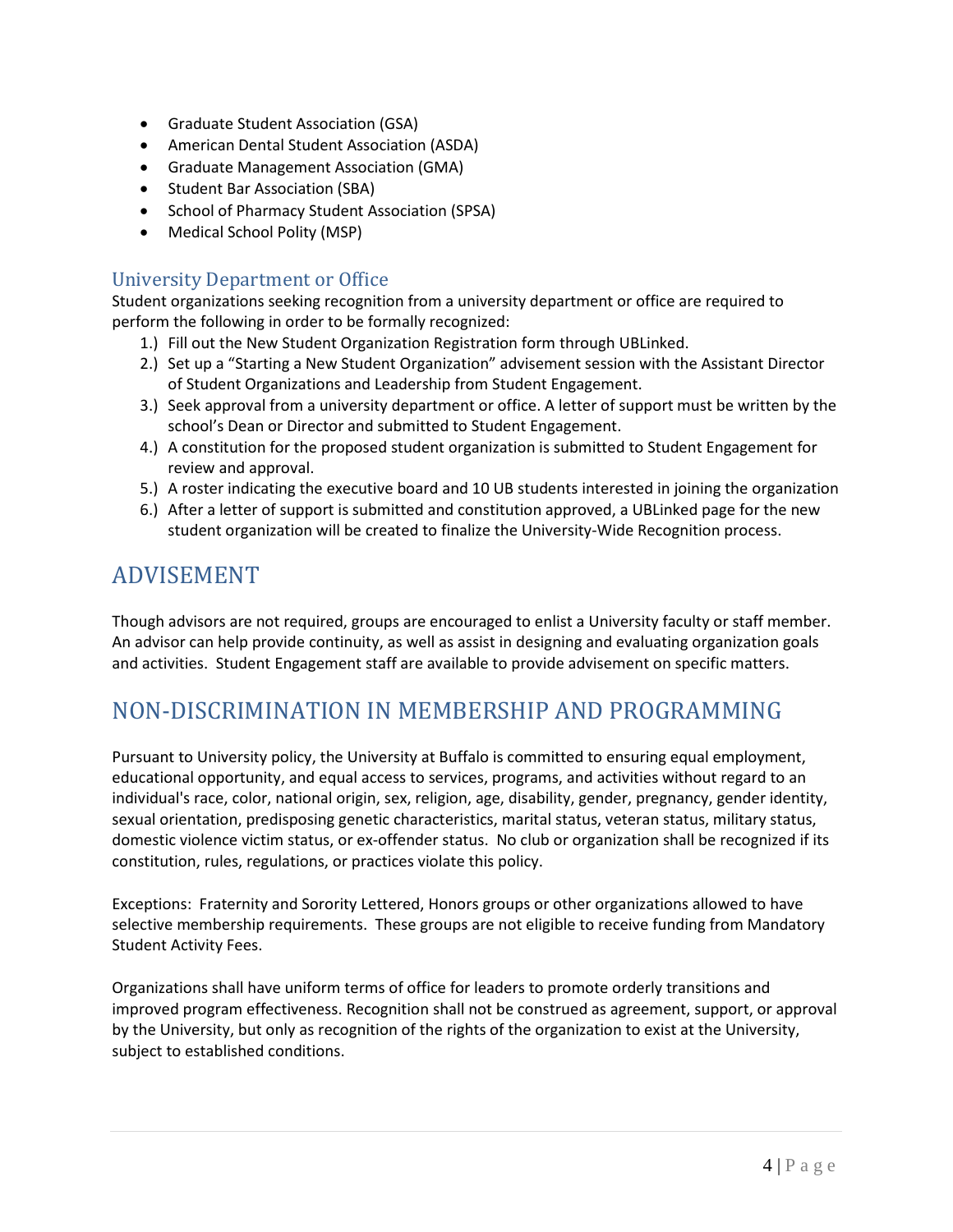### RULES

- 1. Each organization is required to exercise responsible management and financial integrity. Each organization and their University Recognizing Agent will be responsible for its own financial, legal, and contractual obligations. The University assumes no responsibility for such actions. Organizations based on selective membership are not eligible to apply for use of mandatory student activities fees. The Office of Student Engagement holds the right to review and audit the financial information of an organization.
- 2. When functioning on campus, all registered student organizations will be held responsible by the University for abiding by federal, state, and local laws, as well as all University regulations. The University will not become involved in the off-campus conduct of registered student organizations except when such conduct is determined to have a substantially adverse effect on the University or upon individual members of the University community.
- 3. Any organization which restricts membership or eligibility to hold appointed or elected student officer positions on the basis of race, religion, sex (except as exempted by Federal Regulations), sexual orientation, disability, age, creed, National Origin, or veteran status will not obtain or maintain University registration / recognition.
- 4. Only currently registered students shall be eligible for active membership status in student organizations. Students must be in good academic standing (as defined in Article 1 of the University Rules and Regulations):
	- a. to serve in an appointed office
	- b. to be a candidate for elected office
	- c. to serve throughout one's elected or appointed term
	- Recognized/registered student organizations and governments may establish additional requirements for office or membership so long as they are not unlawfully discriminatory or in violation of University policy.
- 5. The purpose or purposes of a student organization must not conflict with the educational functions or established policies of the University. It is incumbent upon any person presenting objections to the application for registration or continuance of an organization to demonstrate how and in what manner the registration or continuance of that organization would conflict with the educational functions or established policies of the University.
- 6. Student organizations will not be granted recognition or registration status if the recognition/registration unit determines that its proposed purposes or functions duplicate those of an existing student organization. Student organizations will not be permitted to retain recognition/registration status if they do not fulfill their stated purposes and/or functions or violate campus rules, regulations, standards, and policies.
- 7. Registered student organizations may not engage in hazing activities. Hazing is defined as any action or situation that recklessly or intentionally endangers the mental or physical health or safety of a student or that willfully destroys or removes public or private property for the purpose of initiation or admission into or affiliation with, or as a